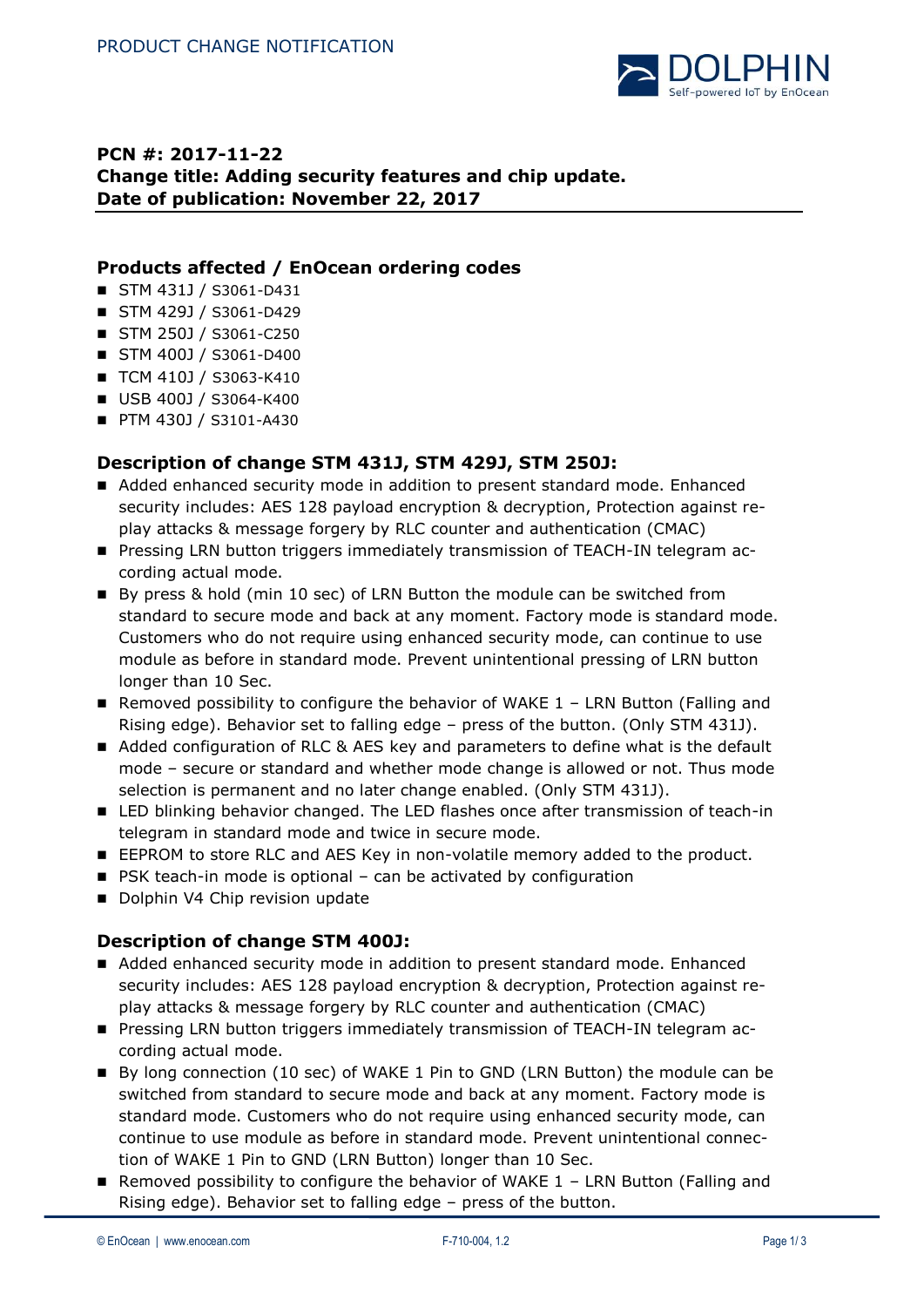

# **PCN #: 2017-11-22 Change title: Adding security features and chip update. Date of publication: November 22, 2017**

- Added configuration of RLC & AES key and parameters to define what is the default mode – secure or standard and whether mode change is allowed or not. Thus mode selection is permanent and no later change enabled.
- LED blinking behavior adjusted. The LED flashes once after transmission of teach-in telegram in normal mode. The LED flashes twice after transmission of teach-in telegram in secure mode.
- Defined interface for external EEPROM module, EEPROM module is needed to add to customer board to enable secure communication. If secure communication is not required, EEPROM is not needed to add. (STM 400J only)
- If secure communication is not required no change in design-in is needed. Secure mode will not be active, even on long connection of WAKE 1 Pin to GND.
- Hardware configuration pins updated
- Dolphin V4 Chip revision update

## **Description of change TCM 410J, USB 400J:**

- Added enhanced security mode in addition to present standard mode. Enhanced security includes: AES 128 payload encryption & decryption, Protection against replay attacks & message forgery by RLC counter and authentication (CMAC)
- If possible module decrypts secured communication from known IDs and transmits decrypted information on ESP 3 interface. Secured communication from unknown IDs is forwarded on ESP 3 unchanged.
- Unencrypted radio communication is forwarded on ESP 3 interface as usual function as current TCM 410J is ensured.
- **Possibility to encrypt outgoing radio communication**
- Added support for ESP 3 commands to configure RLC & AES Key for inbound and outbound communication
- EEPROM to store RLC & AES Key in non-volatile memory added (USB 400J only).
- Defined interface for external EEPROM module. EEPROM module is needed to add to customer board to enable secure communication. If secure communication is not required, EEPROM is not needed to add (TCM 410J only).
- **If secure communication is not required no change in design-in is needed**
- Dolphin V4 Chip revision update

## **Description of change PTM 430J:**

Dolphin V4 Chip revision update only

## **Dolphin V4 Chip revision update (all modules in PCN):**

- More precise analog measurement remove marginal offset to GND
- **Mass production chip revision**